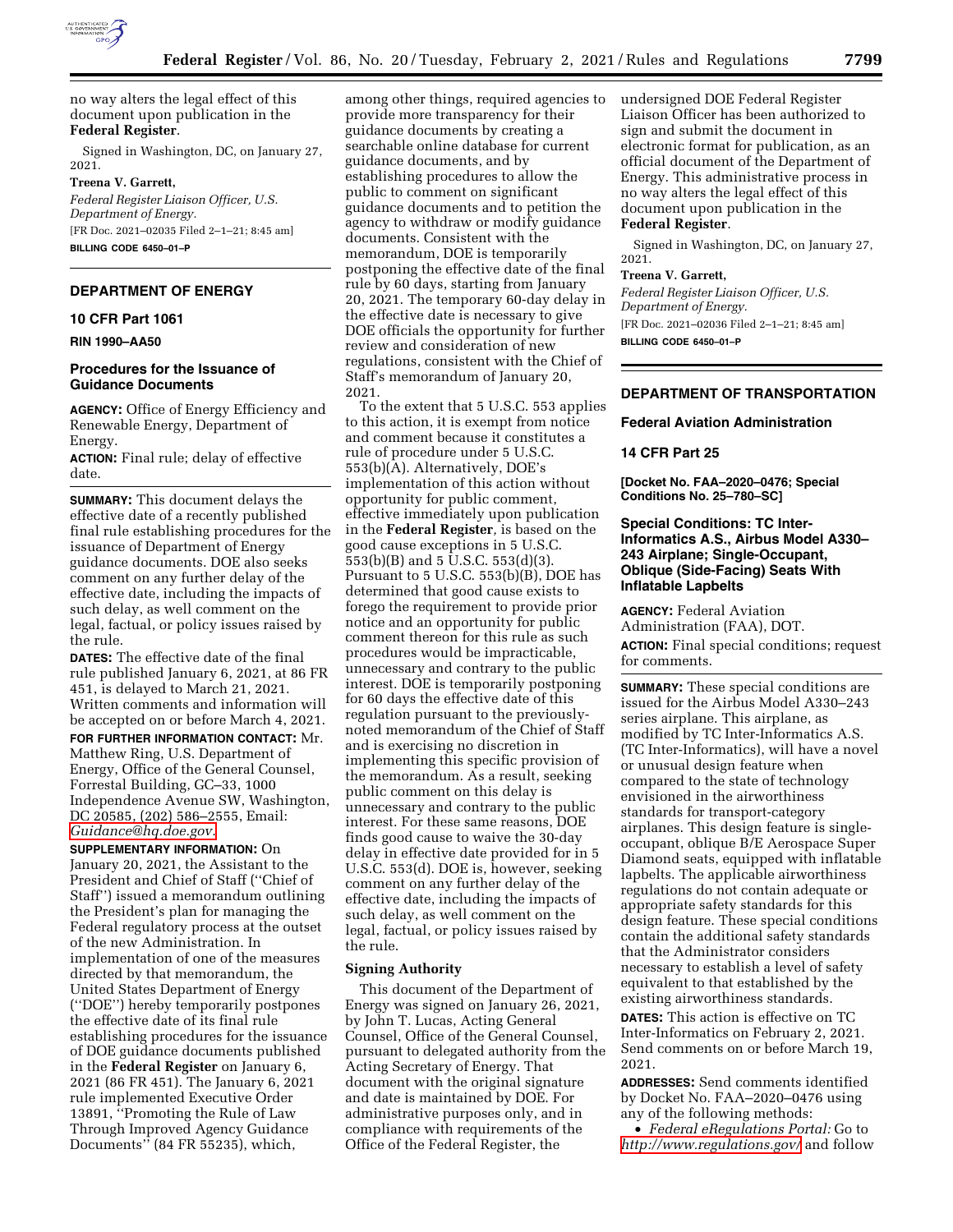the online instructions for sending your comments electronically.

• *Mail:* Send comments to Docket Operations, M–30, U.S. Department of Transportation (DOT), 1200 New Jersey Avenue SE, Room W12–140, West Building Ground Floor, Washington, DC 20590–0001.

• *Hand Delivery or Courier:* Take comments to Docket Operations in Room W12–140 of the West Building Ground Floor at 1200 New Jersey Avenue SE, Washington, DC, between 9 a.m. and 5 p.m., Monday through Friday, except Federal holidays.

• *Fax:* Fax comments to Docket Operations at 202–493–2251.

• *Privacy:* Except for Confidential Business Information (CBI) as described in the following paragraph, and other information as described in 14 CFR 11.35, the FAA will post all comments received without change, to *[http://](http://www.regulations.gov/) [www.regulations.gov/,](http://www.regulations.gov/)* including any personal information you provide. The FAA will also post a report summarizing each substantive verbal contact received about this proposal.

• *Confidential Business Information:*  Confidential Business Information (CBI) is commercial or financial information that is both customarily and actually treated as private by its owner. Under the Freedom of Information Act (FOIA) (5 U.S.C. 552), CBI is exempt from public disclosure. If your comments responsive to this Notice contain commercial or financial information that is customarily treated as private, that you actually treat as private, and that is relevant or responsive to this Notice, it is important that you clearly designate the submitted comments as CBI. Please mark each page of your submission containing CBI as ''PROPIN.'' The FAA will treat such marked submissions as confidential under the FOIA, and the indicated comments will not be placed in the public docket of this Notice. Send submissions containing CBI to the person indicated in the Contact section below. Comments the FAA receives, which are not specifically designated as CBI, will be placed in the public docket for this rulemaking.

• *Docket:* Background documents or comments received may be read at *<http://www.regulations.gov/>*at any time. Follow the online instructions for accessing the docket or go to Docket Operations in Room W12–140 of the West Building Ground Floor at 1200 New Jersey Avenue SE, Washington, DC, between 9 a.m. and 5 p.m., Monday through Friday, except Federal holidays.

**FOR FURTHER INFORMATION CONTACT:**  Alan Sinclair, Airframe and Cabin

Safety Section, AIR–675, Transport Standards Branch, Policy and Innovation Division, Aircraft Certification Service, Federal Aviation Administration, 2200 South 216th Street, Des Moines, Washington 98198; telephone and fax 206–231–3215; email *[alan.sinclair@faa.gov.](mailto:alan.sinclair@faa.gov)* 

**SUPPLEMENTARY INFORMATION:** The substance of these special conditions previously has been published in the **Federal Register** for public comment. These special conditions have been derived without substantive change from those previously issued. It is unlikely that prior public comment would result in a significant change from the substance contained herein. Therefore, the FAA has determined that prior public notice and comment are unnecessary, and finds that, for the same reason, good cause exists for adopting these special conditions upon publication in the **Federal Register**.

### **Comments Invited**

The FAA invites interested people to take part in this rulemaking by sending written comments, data, or views. The most helpful comments reference a specific portion of the special conditions, explain the reason for any recommended change, and include supporting data.

The FAA will consider all comments received by the closing date for comments. The FAA may change these special conditions based on the comments received.

#### **Background**

On March 21, 2017, TC Inter-Informatics applied for a supplemental type certificate to install B/E Aerospace Super Diamond specific Model 1031301 seats, equipped with inflatable restraint systems, at oblique angles of 27.25 and 30 degrees to the longitudinal centerline on Airbus Model A330–243 airplanes. The Airbus Model A330–243 airplane, which is a derivative of the Airbus Model A330 airplane currently approved under Type Certificate No. A46NM, is a twin-engine, transportcategory airplane with a maximum takeoff weight of 507,063 pounds and seating for 375 passengers.

#### **Type Certification Basis**

Under the provisions of title 14, Code of Federal Regulations (14 CFR) 21.101, TC Inter-Informatics must show that the Airbus Model A330–243 airplane, as changed, continues to meet the applicable provisions of the regulations listed in Type Certificate No. A46NM or the applicable regulations in effect on the date of application for the change,

except for earlier amendments as agreed upon by the FAA.

If the Administrator finds that the applicable airworthiness regulations (*e.g.,* 14 CFR part 25) do not contain adequate or appropriate safety standards for the Airbus Model A330–243 airplane because of a novel or unusual design feature, special conditions are prescribed under the provisions of § 21.16.

Special conditions are initially applicable to the model for which they are issued. Should the applicant apply for a supplemental type certificate to modify any other model included on the same type certificate to incorporate the same novel or unusual design feature, these special conditions would also apply to the other model under § 21.101.

In addition to the applicable airworthiness regulations and special conditions, the Airbus Model A330–243 airplane must comply with the fuel-vent and exhaust-emission requirements of 14 CFR part 34, and the noisecertification requirements of 14 CFR part 36.

The FAA issues special conditions, as defined in 14 CFR 11.19, in accordance with § 11.38, and they become part of the type certification basis under § 21.101.

## **Novel or Unusual Design Features**

The Airbus Model A330–243 airplane, as modified by TC Inter-Informatics, will incorporate the following novel or unusual design feature:

Single-occupant, oblique seats equipped with inflatable lapbelts.

#### **Discussion**

Amendment 25–15 to part 25, dated October 24, 1967, introduced the subject of side-facing seats, and a requirement that each occupant in a side-facing seat must be protected from head injury by a safety belt and a cushioned rest that will support the arms, shoulders, head, and spine.

Subsequently, amendment 25–20, dated April 23, 1969, clarified the definition of side-facing seats to require that each occupant of a seat, positioned at more than an 18-degree angle to the vertical plane of the airplane longitudinal centerline, must be protected from head injury by a safety belt and an energy-absorbing rest that will support the arms, shoulders, head, and spine; or by a safety belt and shoulder harness that will prevent the head from contacting any injurious object. The FAA concluded that an 18 degree angle would provide an adequate level of safety based on tests that were performed at that time, and thus adopted that standard.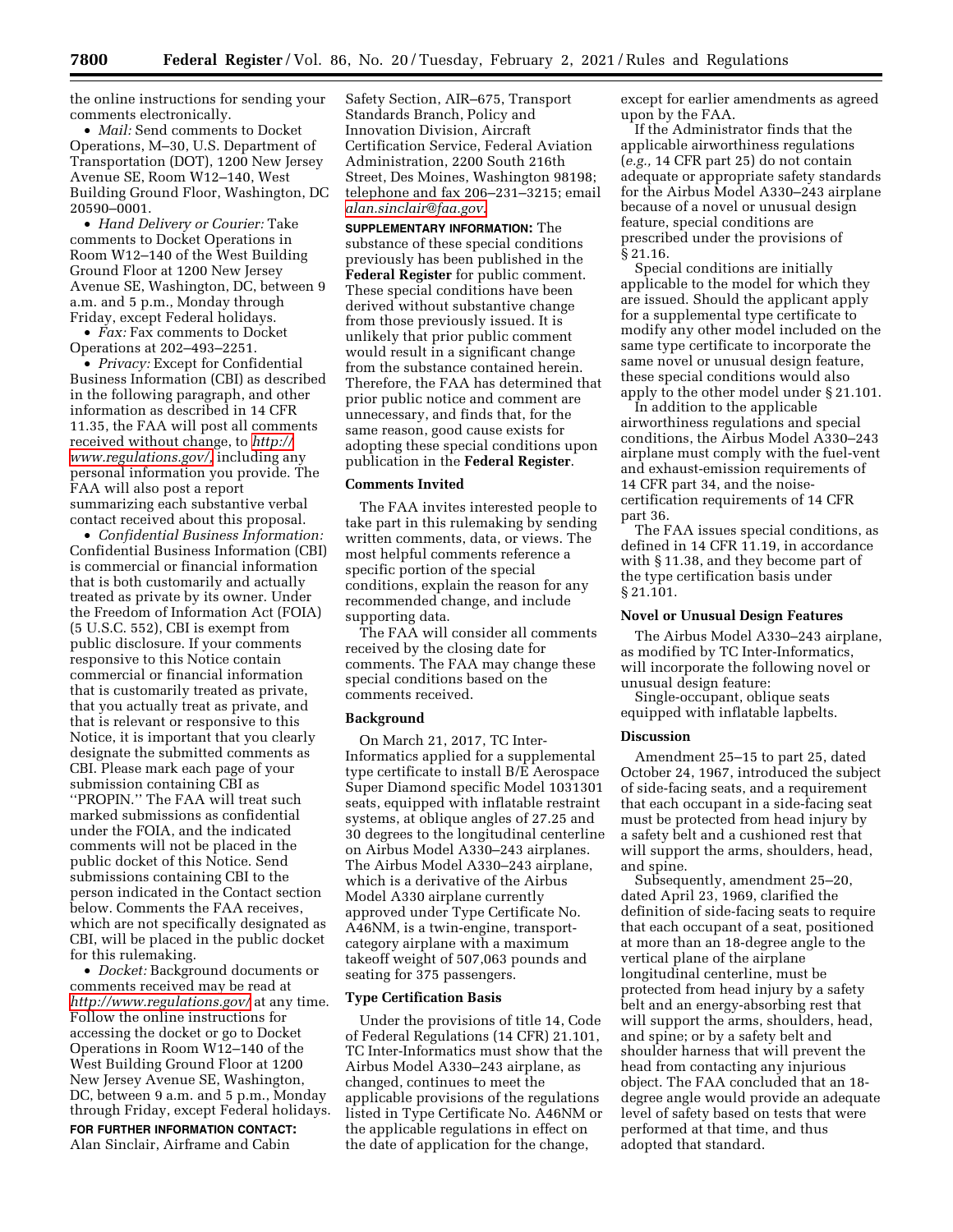Part 25 was amended June 16, 1988, by amendment 25–64, to revise the emergency-landing conditions that must be considered in the design of the airplane. Amendment 25–64 revised the static-load conditions in 14 CFR 25.561, and added the new § 25.562 that requires dynamic testing for all seats approved for occupancy during takeoff and landing. The intent of amendment 25–64 is to provide an improved level of safety for occupants on transportcategory airplanes. Because most seating is forward-facing on transport-category airplanes, the pass/fail criteria developed in amendment 25–64 focused primarily on these seats. As a result, the FAA issued Policy Memorandums ANM–03–115–30 and PS–ANM–100– 2000–00123 to provide the additional guidance necessary to demonstrate the level of safety required by the regulations for side-facing seats.

To reflect current research findings, the FAA issued PS–ANM–25–03–R1, ''Technical Criteria for Approving Side-Facing Seats,'' November 5, 2012, which updates injury criteria for fully sidefacing seats. This policy statement was issued to define revised injury criteria associated with neck and leg injuries.

The proposed Airbus Model A330– 243 airplane, with an oblique seating configuration by TC Inter-Informatics, is novel such that the Airbus Model A330– 243 airplane certification basis does not adequately address protection of the occupant's neck and spine for seat configurations that are positioned at an angle greater than 18 degrees from the airplane centerline. Therefore, the TC Inter-Informatics proposed configuration requires new special conditions.

These special conditions will provide head-injury criteria, neck-injury criteria, spine-injury criteria, and body-to-wall contact criteria. They contain the additional safety standards that the Administrator considers necessary to establish a level of safety equivalent to that established by the existing airworthiness standards.

#### **Applicability**

These special conditions are applicable to Airbus Model A330–243 airplanes with B/E Aerospace Super Diamond business class seats installed, per TC Inter-Informatics project-specific certification plan JD–45AC01–1. Should TC Inter-Informatics apply at a later date for a supplemental type certificate to modify any other model included on Type Certificate No. A46NM to incorporate the same novel or unusual design feature, these special conditions would apply to that model as well.

## **Conclusion**

This action affects only a certain novel or unusual design feature on one model of airplane. It is not a rule of general applicability, and affects only the applicant who applied to the FAA for approval of this feature on the airplane.

## **List of Subjects in 14 CFR Part 25**

Aircraft, Aviation safety, Reporting and recordkeeping requirements.

#### **Authority Citation**

The authority citation for these special conditions is as follows:

**Authority:** 49 U.S.C. 106(f), 106(g), 40113, 44701, 44702, 44704.

#### **The Special Conditions**

Accordingly, pursuant to the authority delegated to me by the Administrator, the following special conditions are issued as part of the type certification basis for Airbus Model A330–243 airplanes as modified by TC Inter-Informatics.

## *Single-Occupant, Oblique (Side-Facing) Seats Special Conditions*

## 1. Existing Criteria

All injury protection criteria of  $§ 25.562(c)(1)$  through (c)(6) apply to the occupant of an oblique (side-facing) seat. Head-injury criterion (HIC) assessments are only required for head contact with the seat and adjacent structures. If the ATD has no apparent contact with a seat or structure, but does have contact with an inflatable restraint, the HIC15 score for that contact must be less than 700.

2. Body-to-Wall/Furnishing Contact Criteria

If an oblique seat is installed aft of structure (*e.g.,* an interior wall or furnishing) that does not provide a homogenous contact surface for the expected range of occupants and yaw angles, then additional analysis or tests may be required to demonstrate that the injury criteria are met for the area which an occupant could contact. For example, if different yaw angles could result in different inflatable-restraint performance, then additional analysis or separate tests may be necessary to evaluate performance.

#### 3. Neck-Injury Criteria

The seating system must protect the occupant from experiencing serious neck injury. The assessment of neck injury must be conducted with the inflatable restraint activated, unless there is reason to also consider that the neck-injury potential would be higher

below the inflatable restraint threshold. If so, additional tests may be required.

a. The Nij (calculated in accordance with 49 CFR 571.208) must be below 1.0, where  $N_{ij} = F_z/F_{zc} + M_v/M_{yc}$ , and  $N_{ij}$ intercepts limited to:

- i.  $F_{zc} = 1530$  lb. for tension ii.  $F_{zc} = 1385$  lb. for compression
- iii.  $M_{yc} = 229$  lb-ft in flexion iv.  $M_{yc}$  = 100 lb-ft in extension
- 

b. In addition, peak  $F_z$  must be below 937 lb. in tension and 899 lb. in compression.

c. Rotation of the head about its vertical axis relative to the torso is limited to 105 degrees in either direction from forward-facing.

d. The neck must not impact any surface.

4. Spine and Torso Injury Criteria

a. The shoulders must remain aligned with the hips throughout the impact sequence, or support for the upper torso must be provided to prevent forward or lateral flailing beyond 45 degrees from the vertical during significant spinal loading.

b. Significant concentrated loading on the occupant's spine, in the area between the pelvis and shoulders during impact, including rebound, is not acceptable.

c. Occupant must not interact with the armrest or other seat components in any manner significantly different than would be expected for a forward-facing seat installation.

## 5. Longitudinal Tests

These must be performed, as necessary, with the Hybrid III ATD, undeformed floor, most critical yaw cases for injury, and with all lateral structural supports (armrests and walls) installed. For the pass/fail injury assessments, see the criteria listed in special conditions 1 through 4, above.

**Note:** TC Inter-Informatics A.S. must demonstrate that the installation of seats via plinths or pallets meets all applicable requirements. Compliance with the guidance contained in FAA Policy Memorandum PS– ANM–100–2000–00123, dated February 2, 2000, titled ''Guidance for Demonstrating Compliance with Seat Dynamic Testing for Plinths and Pallets,'' is acceptable to the FAA.

#### *Inflatable Lapbelt Conditions*

If inflatable lapbelts are installed on single-place side-facing seats, the inflatable lapbelts must meet the requirements of Special Conditions No. 25–395–SC.